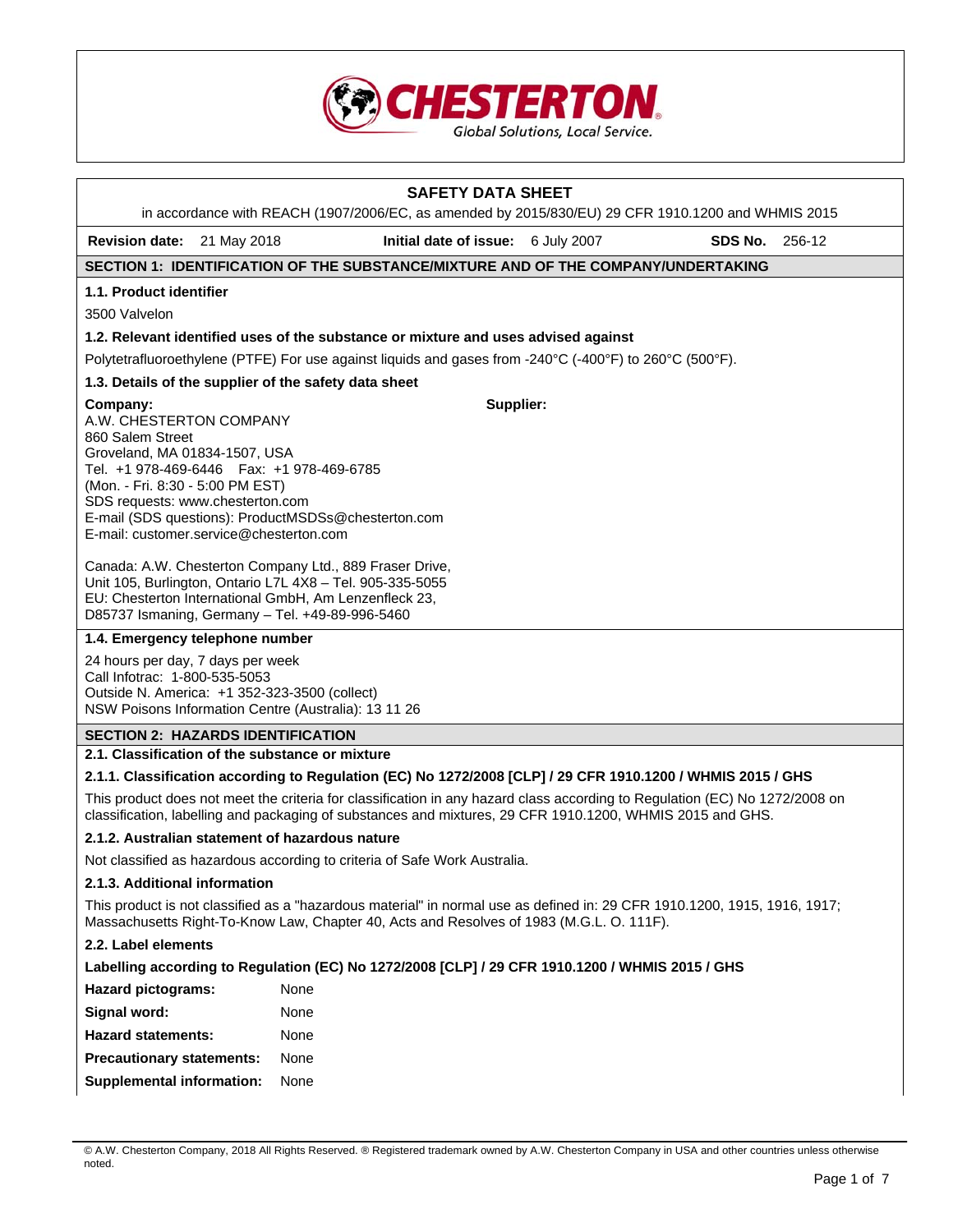### **2.3. Other hazards**

None expected in industrial use. PTFE is nontoxic at ambient temperatures. At temperatures above 260°C (500°F), toxic decomposition products may be emitted. Due to toxic decomposition, avoid smoking when handling PTFE products. Wash hands to avoid transfer to tobacco products.

| <b>SECTION 3: COMPOSITION/INFORMATION ON INGREDIENTS</b><br>3.2. Mixtures                                                                                                                                                                          |                                                                                                                         |       |                 |              |                                                                                                                             |  |
|----------------------------------------------------------------------------------------------------------------------------------------------------------------------------------------------------------------------------------------------------|-------------------------------------------------------------------------------------------------------------------------|-------|-----------------|--------------|-----------------------------------------------------------------------------------------------------------------------------|--|
| Hazardous Ingredients <sup>1</sup>                                                                                                                                                                                                                 |                                                                                                                         | % Wt. | <b>CAS No./</b> | <b>REACH</b> | <b>CLP/GHS Classification</b>                                                                                               |  |
| None                                                                                                                                                                                                                                               |                                                                                                                         |       | EC No.          | Reg. No.     |                                                                                                                             |  |
|                                                                                                                                                                                                                                                    |                                                                                                                         |       |                 |              |                                                                                                                             |  |
|                                                                                                                                                                                                                                                    |                                                                                                                         |       |                 |              |                                                                                                                             |  |
|                                                                                                                                                                                                                                                    |                                                                                                                         |       |                 |              |                                                                                                                             |  |
|                                                                                                                                                                                                                                                    |                                                                                                                         |       |                 |              |                                                                                                                             |  |
|                                                                                                                                                                                                                                                    |                                                                                                                         |       |                 |              |                                                                                                                             |  |
|                                                                                                                                                                                                                                                    |                                                                                                                         |       |                 |              |                                                                                                                             |  |
|                                                                                                                                                                                                                                                    | $1$ Classified according to: $\cdot$ 29 CFR 1910.1200, 1915, 1916, 1917, Mass. Right-to-Know Law (ch. 40, M.G.LO. 111F) |       |                 |              |                                                                                                                             |  |
|                                                                                                                                                                                                                                                    | • 1272/2008/EC, GHS, REACH<br>• WHMIS 2015                                                                              |       |                 |              |                                                                                                                             |  |
|                                                                                                                                                                                                                                                    | • Safe Work Australia                                                                                                   |       |                 |              |                                                                                                                             |  |
|                                                                                                                                                                                                                                                    | <b>SECTION 4: FIRST AID MEASURES</b>                                                                                    |       |                 |              |                                                                                                                             |  |
|                                                                                                                                                                                                                                                    | 4.1. Description of first aid measures                                                                                  |       |                 |              |                                                                                                                             |  |
| Inhalation:                                                                                                                                                                                                                                        | Contact physician.                                                                                                      |       |                 |              | If overcome by decomposition fumes, remove to fresh air. If not breathing, administer artificial respiration.               |  |
| <b>Skin contact:</b>                                                                                                                                                                                                                               | Not applicable                                                                                                          |       |                 |              |                                                                                                                             |  |
| Eye contact:                                                                                                                                                                                                                                       | Not applicable                                                                                                          |       |                 |              |                                                                                                                             |  |
| Ingestion:                                                                                                                                                                                                                                         | Not applicable                                                                                                          |       |                 |              |                                                                                                                             |  |
| <b>Protection of first-aiders:</b>                                                                                                                                                                                                                 | No special precautions.                                                                                                 |       |                 |              |                                                                                                                             |  |
|                                                                                                                                                                                                                                                    | 4.2. Most important symptoms and effects, both acute and delayed                                                        |       |                 |              |                                                                                                                             |  |
| PTFE is nontoxic at ambient temperatures. However, small quantities of toxic gases may be produced at temperatures above<br>260°C (500°F), due to decomposition. Inhalation of these decomposition products may cause temporary flu-like symptoms. |                                                                                                                         |       |                 |              |                                                                                                                             |  |
| 4.3. Indication of any immediate medical attention and special treatment needed                                                                                                                                                                    |                                                                                                                         |       |                 |              |                                                                                                                             |  |
| Treat symptoms.                                                                                                                                                                                                                                    |                                                                                                                         |       |                 |              |                                                                                                                             |  |
| <b>SECTION 5: FIREFIGHTING MEASURES</b>                                                                                                                                                                                                            |                                                                                                                         |       |                 |              |                                                                                                                             |  |
| 5.1. Extinguishing media                                                                                                                                                                                                                           |                                                                                                                         |       |                 |              |                                                                                                                             |  |
|                                                                                                                                                                                                                                                    | Use extinguisher appropriate to the surrounding fire.                                                                   |       |                 |              |                                                                                                                             |  |
|                                                                                                                                                                                                                                                    | 5.2. Special hazards arising from the substance or mixture                                                              |       |                 |              |                                                                                                                             |  |
|                                                                                                                                                                                                                                                    | ignition source is present. See section 10.6 for hazardous combustion products.                                         |       |                 |              | Toxic fumes may be emitted at temperatures above 260°C (500°F). Product will burn in an atmosphere of > 95% oxygen, when an |  |
| 5.3. Advice for firefighters                                                                                                                                                                                                                       |                                                                                                                         |       |                 |              |                                                                                                                             |  |
|                                                                                                                                                                                                                                                    |                                                                                                                         |       |                 |              | Recommend Firefighters wear self-contained breathing apparatus to protect against hazardous decomposition products.         |  |
| <b>Flammability Classification:</b>                                                                                                                                                                                                                |                                                                                                                         |       |                 |              |                                                                                                                             |  |
|                                                                                                                                                                                                                                                    | <b>HAZCHEM Emergency Action Code:</b>                                                                                   | 1 Z   |                 |              |                                                                                                                             |  |
|                                                                                                                                                                                                                                                    | <b>SECTION 6: ACCIDENTAL RELEASE MEASURES</b>                                                                           |       |                 |              |                                                                                                                             |  |
|                                                                                                                                                                                                                                                    | 6.1. Personal precautions, protective equipment and emergency procedures                                                |       |                 |              |                                                                                                                             |  |
|                                                                                                                                                                                                                                                    | Utilize exposure controls and personal protection as specified in Section 8.                                            |       |                 |              |                                                                                                                             |  |
| <b>6.2. Environmental Precautions</b>                                                                                                                                                                                                              |                                                                                                                         |       |                 |              |                                                                                                                             |  |
| No special requirements.                                                                                                                                                                                                                           |                                                                                                                         |       |                 |              |                                                                                                                             |  |
| 6.3. Methods and material for containment and cleaning up                                                                                                                                                                                          |                                                                                                                         |       |                 |              |                                                                                                                             |  |
|                                                                                                                                                                                                                                                    | No special steps required. Nontoxic.                                                                                    |       |                 |              |                                                                                                                             |  |

© A.W. Chesterton Company, 2018 All Rights Reserved. ® Registered trademark owned by A.W. Chesterton Company in USA and other countries unless otherwise noted.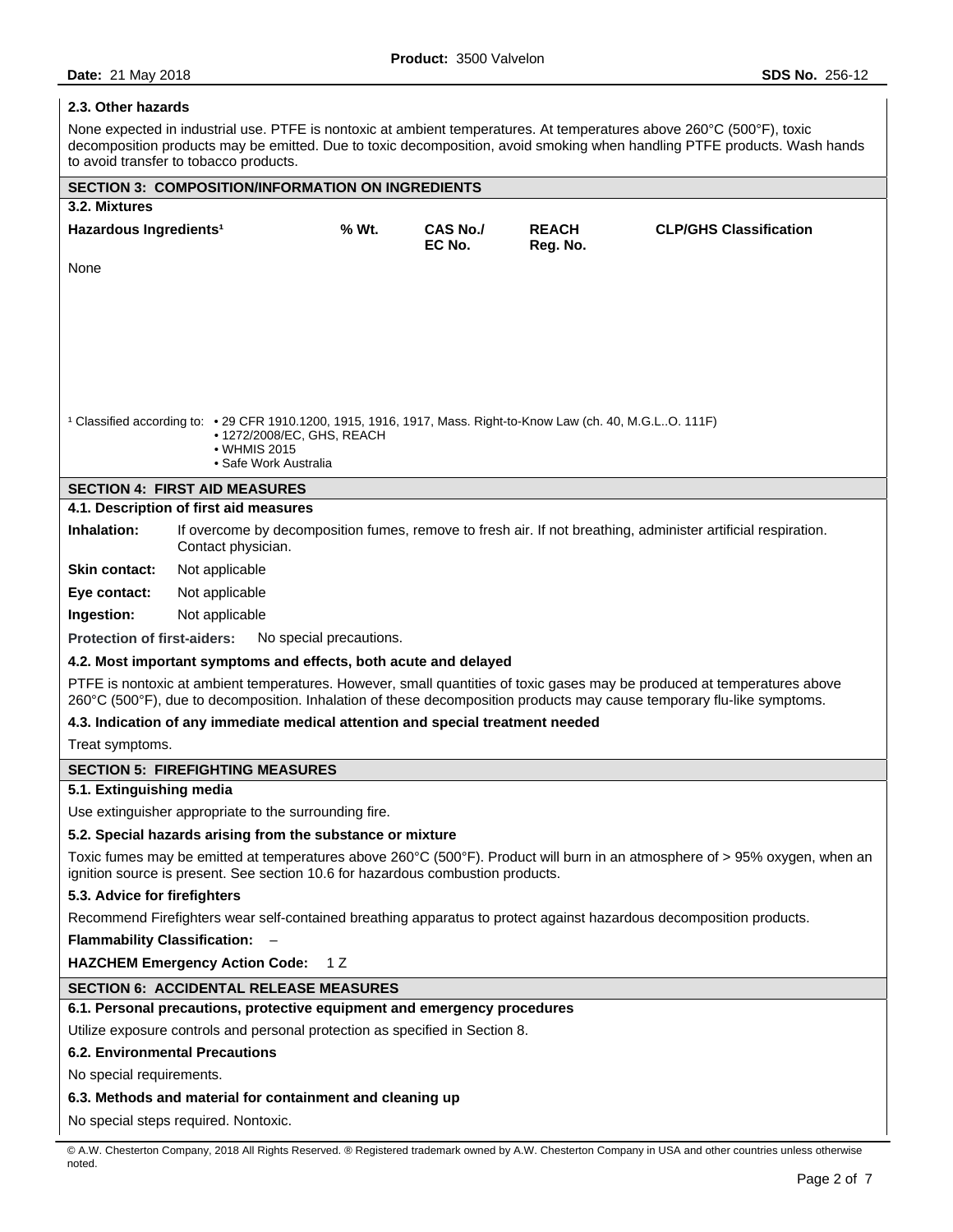|                                                                                                                                                                                                                                                                                                                                                                                                  | 6.4. Reference to other sections |                   |                                     |                   |                            |                   |                                        |                   |
|--------------------------------------------------------------------------------------------------------------------------------------------------------------------------------------------------------------------------------------------------------------------------------------------------------------------------------------------------------------------------------------------------|----------------------------------|-------------------|-------------------------------------|-------------------|----------------------------|-------------------|----------------------------------------|-------------------|
| Refer to section 13 for disposal advice.                                                                                                                                                                                                                                                                                                                                                         |                                  |                   |                                     |                   |                            |                   |                                        |                   |
| <b>SECTION 7: HANDLING AND STORAGE</b>                                                                                                                                                                                                                                                                                                                                                           |                                  |                   |                                     |                   |                            |                   |                                        |                   |
| 7.1. Precautions for safe handling                                                                                                                                                                                                                                                                                                                                                               |                                  |                   |                                     |                   |                            |                   |                                        |                   |
| Do not smoke when handling PTFE products; wash hands after handling to avoid transfer to tobacco products.                                                                                                                                                                                                                                                                                       |                                  |                   |                                     |                   |                            |                   |                                        |                   |
| 7.2. Conditions for safe storage, including any incompatibilities                                                                                                                                                                                                                                                                                                                                |                                  |                   |                                     |                   |                            |                   |                                        |                   |
| Store in cool, dry area.                                                                                                                                                                                                                                                                                                                                                                         |                                  |                   |                                     |                   |                            |                   |                                        |                   |
| 7.3. Specific end use(s)                                                                                                                                                                                                                                                                                                                                                                         |                                  |                   |                                     |                   |                            |                   |                                        |                   |
| No special precautions.                                                                                                                                                                                                                                                                                                                                                                          |                                  |                   |                                     |                   |                            |                   |                                        |                   |
| SECTION 8: EXPOSURE CONTROLS/PERSONAL PROTECTION                                                                                                                                                                                                                                                                                                                                                 |                                  |                   |                                     |                   |                            |                   |                                        |                   |
| 8.1. Control parameters                                                                                                                                                                                                                                                                                                                                                                          |                                  |                   |                                     |                   |                            |                   |                                        |                   |
| Occupational exposure limit values                                                                                                                                                                                                                                                                                                                                                               |                                  |                   |                                     |                   |                            |                   |                                        |                   |
| Ingredients                                                                                                                                                                                                                                                                                                                                                                                      | <b>OSHA PEL1</b><br>ppm          | mg/m <sup>3</sup> | <b>ACGIH TLV<sup>2</sup></b><br>ppm | mg/m <sup>3</sup> | UK WEL <sup>3</sup><br>ppm | mg/m <sup>3</sup> | <b>AUSTRALIA ES<sup>4</sup></b><br>ppm | mg/m <sup>3</sup> |
| None                                                                                                                                                                                                                                                                                                                                                                                             |                                  |                   |                                     |                   |                            |                   |                                        |                   |
|                                                                                                                                                                                                                                                                                                                                                                                                  |                                  |                   |                                     |                   |                            |                   |                                        |                   |
|                                                                                                                                                                                                                                                                                                                                                                                                  |                                  |                   |                                     |                   |                            |                   |                                        |                   |
|                                                                                                                                                                                                                                                                                                                                                                                                  |                                  |                   |                                     |                   |                            |                   |                                        |                   |
|                                                                                                                                                                                                                                                                                                                                                                                                  |                                  |                   |                                     |                   |                            |                   |                                        |                   |
|                                                                                                                                                                                                                                                                                                                                                                                                  |                                  |                   |                                     |                   |                            |                   |                                        |                   |
|                                                                                                                                                                                                                                                                                                                                                                                                  |                                  |                   |                                     |                   |                            |                   |                                        |                   |
| <sup>1</sup> United States Occupational Health & Safety Administration permissible exposure limits<br><sup>2</sup> American Conference of Governmental Industrial Hygienists threshold limit values<br><sup>3</sup> EH40 Workplace exposure limits, Health & Safety Executive<br>4 Adopted National Exposure Standards for Atmospheric Contaminants in the Occupational Environment [NOHSC:1003] |                                  |                   |                                     |                   |                            |                   |                                        |                   |
| 8.2. Exposure controls                                                                                                                                                                                                                                                                                                                                                                           |                                  |                   |                                     |                   |                            |                   |                                        |                   |
| 8.2.1. Engineering measures                                                                                                                                                                                                                                                                                                                                                                      |                                  |                   |                                     |                   |                            |                   |                                        |                   |
| No special requirements. If using under extreme heat, use local exhaust.                                                                                                                                                                                                                                                                                                                         |                                  |                   |                                     |                   |                            |                   |                                        |                   |
| 8.2.2. Individual protection measures                                                                                                                                                                                                                                                                                                                                                            |                                  |                   |                                     |                   |                            |                   |                                        |                   |
| <b>Respiratory protection:</b>                                                                                                                                                                                                                                                                                                                                                                   | Not required.                    |                   |                                     |                   |                            |                   |                                        |                   |
| Protective gloves:                                                                                                                                                                                                                                                                                                                                                                               | Not normally needed.             |                   |                                     |                   |                            |                   |                                        |                   |
| Eye and face protection:                                                                                                                                                                                                                                                                                                                                                                         | Not normally needed.             |                   |                                     |                   |                            |                   |                                        |                   |
| Other:                                                                                                                                                                                                                                                                                                                                                                                           | None                             |                   |                                     |                   |                            |                   |                                        |                   |
| 8.2.3. Environmental exposure controls                                                                                                                                                                                                                                                                                                                                                           |                                  |                   |                                     |                   |                            |                   |                                        |                   |
| No special precautions.                                                                                                                                                                                                                                                                                                                                                                          |                                  |                   |                                     |                   |                            |                   |                                        |                   |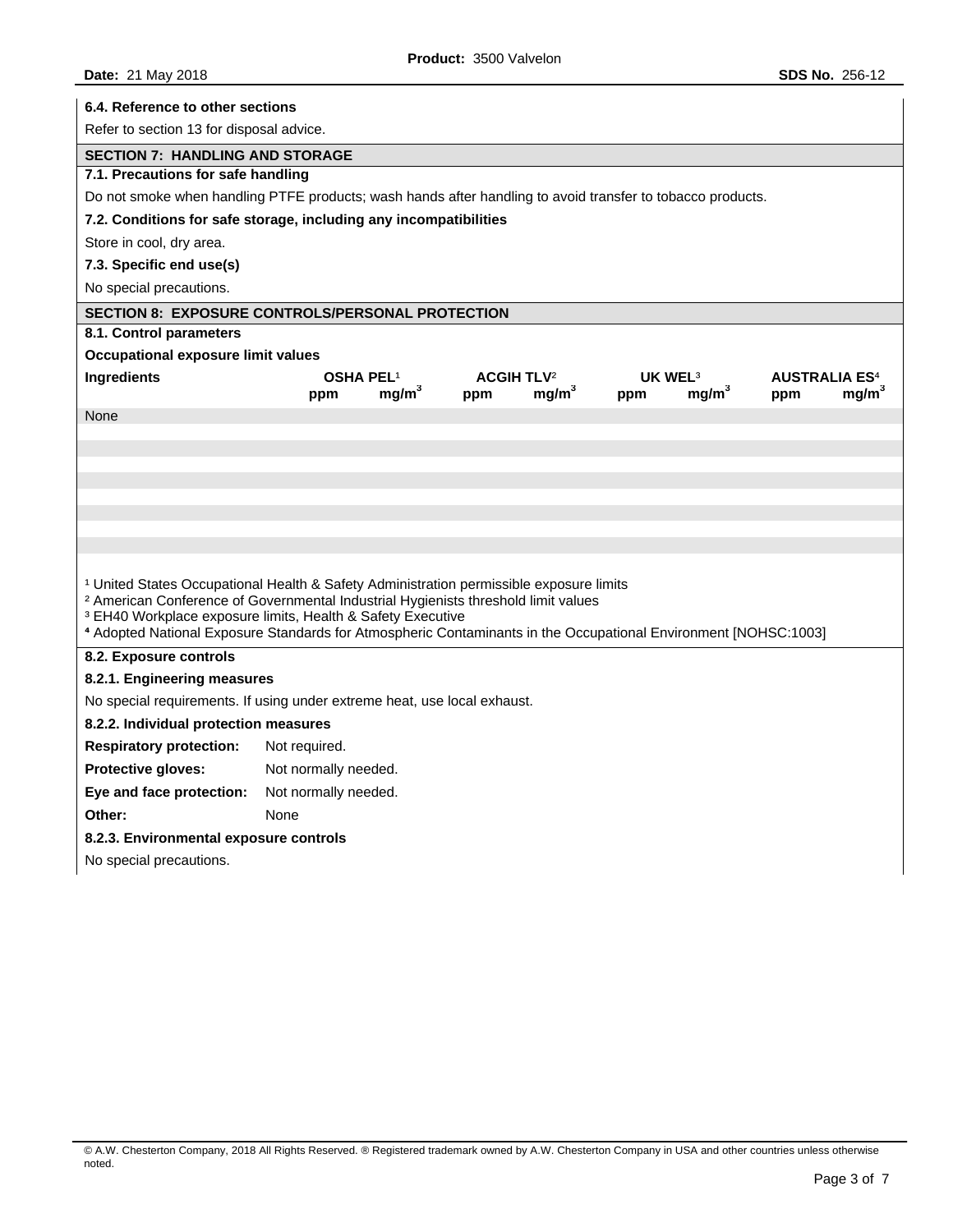# **SECTION 9: PHYSICAL AND CHEMICAL PROPERTIES**

**9.1. Information on basic physical and chemical properties** 

| <b>Physical state</b>                                  | solid          | Odour                         | none           |
|--------------------------------------------------------|----------------|-------------------------------|----------------|
| <b>Colour</b>                                          | white          | <b>Odour threshold</b>        | not determined |
| Initial boiling point                                  | not applicable | Vapour pressure $@$ 20 $°C$   | not applicable |
| <b>Melting point</b>                                   | 342°C (648°F)  | % Aromatics by weight         | not applicable |
| % Volatile (by volume)                                 | not applicable | рH                            | not applicable |
| <b>Flash point</b>                                     | not applicable | <b>Relative density</b>       | $1.5 - 2.0$    |
| <b>Method</b>                                          | not applicable | Weight per volume             | not applicable |
| <b>Viscosity</b>                                       | not applicable | Coefficient (water/oil)       | not applicable |
| <b>Autoignition temperature</b>                        | not applicable | Vapour density (air=1)        | not applicable |
| <b>Decomposition temperature</b>                       | not determined | Rate of evaporation (ether=1) | not applicable |
| <b>Upper/lower flammability</b><br>or explosive limits | not applicable | Solubility in water           | insoluble      |
| Flammability (solid, gas)                              | not applicable | <b>Oxidising properties</b>   | not applicable |
| <b>Explosive properties</b>                            | not applicable |                               |                |
| 9.2. Other information                                 |                |                               |                |
| <b>ALC</b> 2                                           |                |                               |                |

None

### **SECTION 10: STABILITY AND REACTIVITY**

**10.1. Reactivity** 

Refer to sections 10.3 and 10.5.

### **10.2. Chemical stability**

Stable

### **10.3. Possibility of hazardous reactions**

No dangerous reactions known under conditions of normal use.

### **10.4. Conditions to avoid**

Extreme heat above 260°C (500°F).

**10.5. Incompatible materials** 

Acids, bases and strong oxidizers like liquid Chlorine and concentrated Oxygen.

**10.6. Hazardous decomposition products** 

Carbon Monoxide, Carbon Dioxide, trace amounts of Hydrogen Fluoride, Carbonyl Fluoride, Perfluorocarbon olefins and other toxic fumes may be evolved above 260°C (500°F).

# **SECTION 11: TOXICOLOGICAL INFORMATION 11.1. Information on toxicological effects Primary route of exposure**  Inhalation (PTFE decomposition fumes) and skin contact. **under normal use: Acute effects:** PTFE is nontoxic at ambient temperatures. However, small quantities of toxic gases may be produced at temperatures above 260°C (500°F), due to decomposition. Inhalation of these decomposition products may cause temporary flu-like symptoms. **Chronic effects:** None **Carcinogenicity:** This product contains no carcinogens as listed by the National Toxicology Program (NTP), the International Agency for Research on Cancer (IARC), the Occupational Safety and Health Administration (OSHA) or Regulation (EC) No 1272/2008. **Aspiration hazard:** Not applicable **Other information:** None

# **SECTION 12: ECOLOGICAL INFORMATION**

Ecotoxicological data have not been determined specifically for this product. The information given below is based on a knowledge of the components and the ecotoxicology of similar substances.

### **12.1. Toxicity**

Nontoxic, inert material.

<sup>©</sup> A.W. Chesterton Company, 2018 All Rights Reserved. ® Registered trademark owned by A.W. Chesterton Company in USA and other countries unless otherwise noted.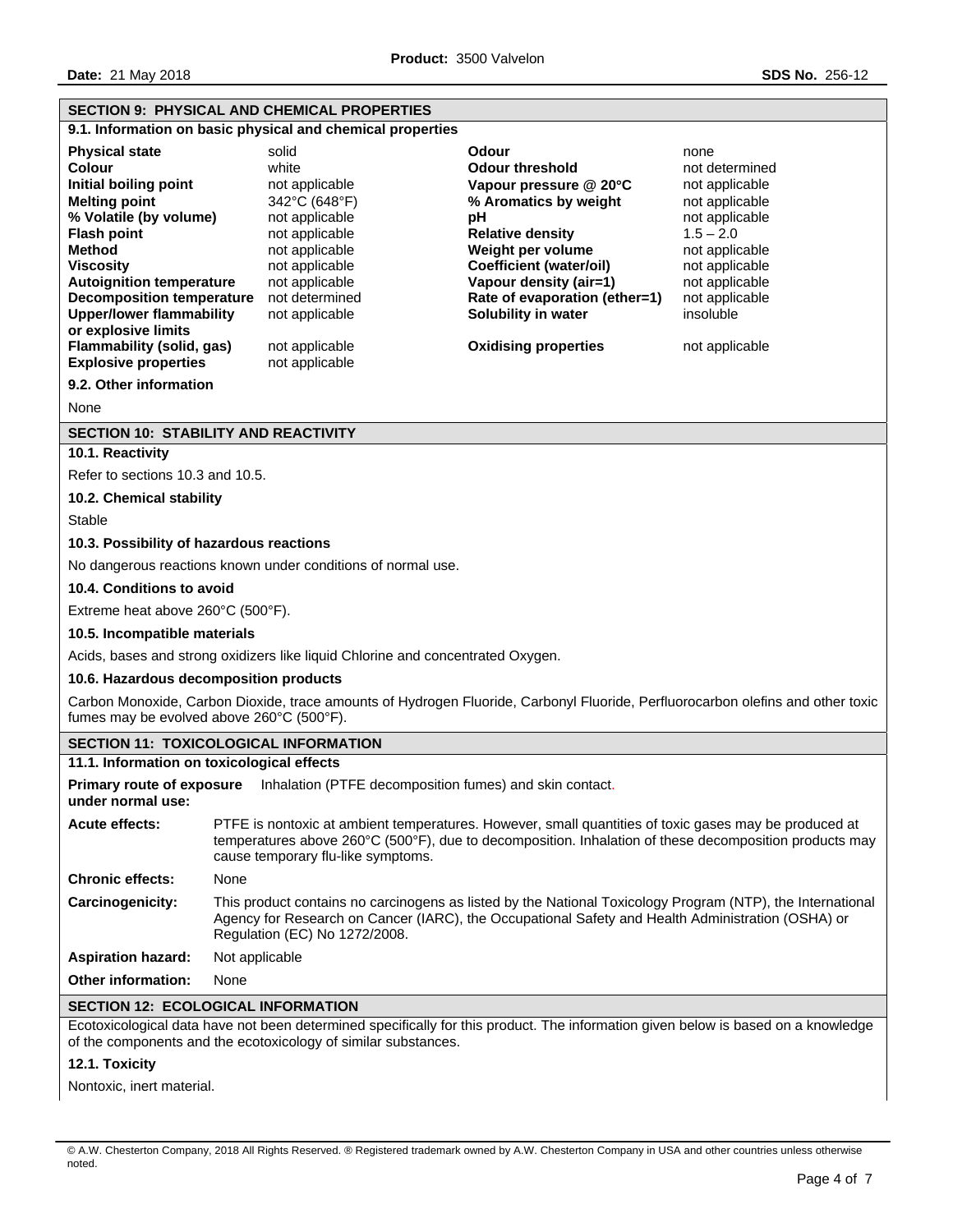### **12.2. Persistence and degradability**

Material is chemically unreactive and nonbiodegradable.

### **12.3. Bioaccumulative potential**

No data available

### **12.4. Mobility in soil**

Solid. Insoluble in water. In determining environmental mobility, consider the product's physical and chemical properties (see Section 9). Expected to be immobile in soil.

#### **12.5. Results of PBT and vPvB assessment**

Not available

### **12.6. Other adverse effects**

None known

# **SECTION 13: DISPOSAL CONSIDERATIONS**

#### **13.1. Waste treatment methods**

Unused product is not a regulated waste. Check local, state and national/federal regulations and comply with the most stringent requirement. This product is not classified as a hazardous waste according to 2008/98/EC.

## **SECTION 14: TRANSPORT INFORMATION**

| 14.1. UN number                    |                                                                               |
|------------------------------------|-------------------------------------------------------------------------------|
| ADR/RID/ADN/IMDG/ICAO:             | <b>NOT APPLICABLE</b>                                                         |
| TDG:                               | <b>NOT APPLICABLE</b>                                                         |
| US DOT:                            | <b>NOT APPLICABLE</b>                                                         |
| 14.2. UN proper shipping name      |                                                                               |
| ADR/RID/ADN/IMDG/ICAO:             | NON-HAZARDOUS, NON REGULATED                                                  |
| TDG:                               | NON-HAZARDOUS, NON REGULATED                                                  |
| US DOT:                            | NON-HAZARDOUS, NON REGULATED                                                  |
| 14.3. Transport hazard class(es)   |                                                                               |
| ADR/RID/ADN/IMDG/ICAO:             | <b>NOT APPLICABLE</b>                                                         |
| TDG:                               | <b>NOT APPLICABLE</b>                                                         |
| US DOT:                            | <b>NOT APPLICABLE</b>                                                         |
| 14.4. Packing group                |                                                                               |
| ADR/RID/ADN/IMDG/ICAO:             | <b>NOT APPLICABLE</b>                                                         |
| TDG:                               | <b>NOT APPLICABLE</b>                                                         |
| US DOT:                            | <b>NOT APPLICABLE</b>                                                         |
| 14.5. Environmental hazards        |                                                                               |
| NOT APPLICABLE                     |                                                                               |
| 14.6. Special precautions for user |                                                                               |
| NOT APPLICABLE                     |                                                                               |
|                                    | 14.7. Transport in bulk according to Annex II of MARPOL73/78 and the IBC Code |
| <b>NOT APPLICABLE</b>              |                                                                               |
| 14.8. Other information            |                                                                               |
| <b>NOT APPLICABLE</b>              |                                                                               |

### **SECTION 15: REGULATORY INFORMATION**

**15.1. Safety, health and environmental regulations/legislation specific for the substance or mixture** 

### **15.1.1. EU regulations**

**Authorisations under Title VII:** Not applicable

**Restrictions under Title VIII:** None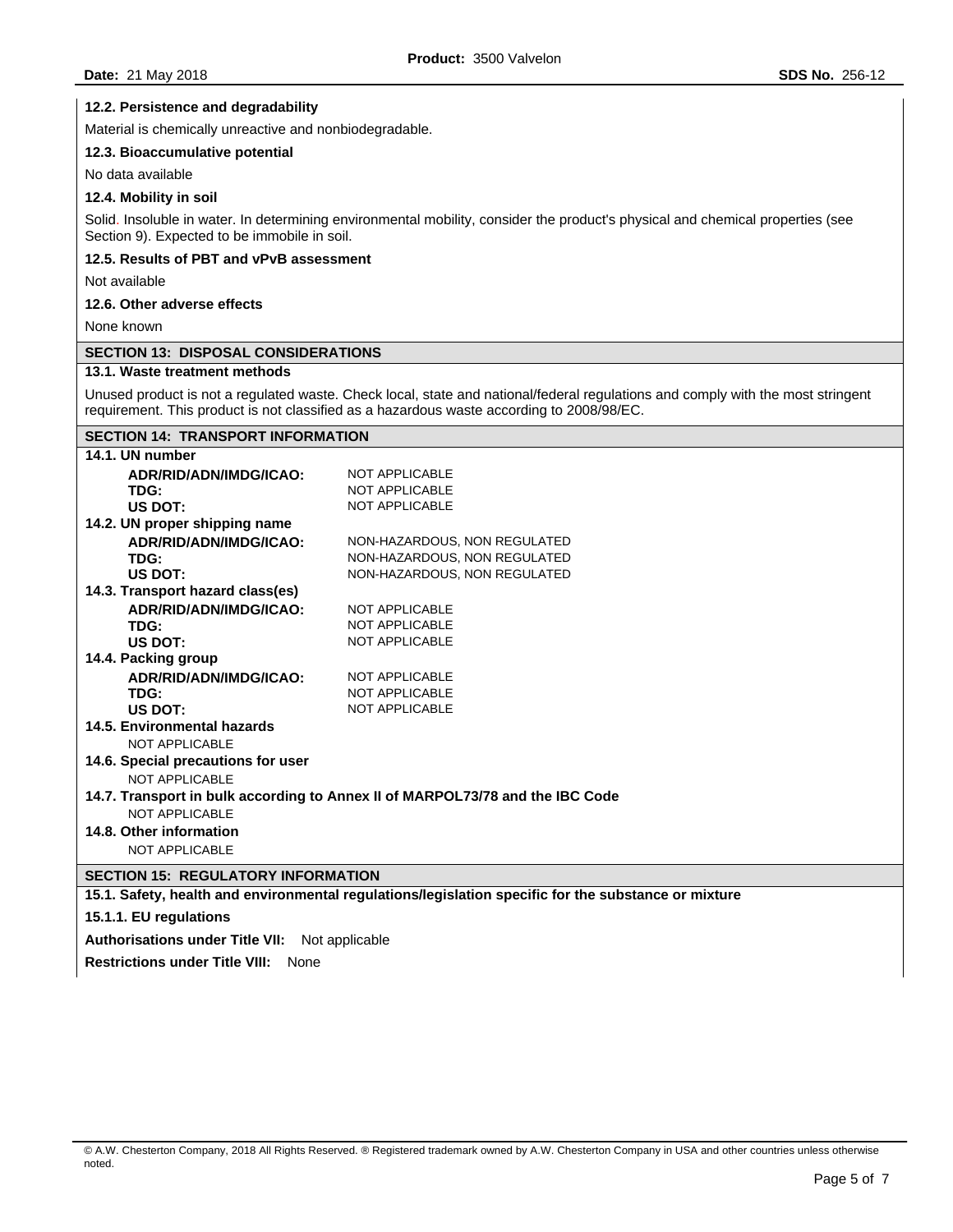**Other EU regulations:** None

**15.1.2. National regulations** 

# **US EPA SARA TITLE III**

**312 Hazards: 313 Chemicals:**  None None

**Other national regulations:** None

# **15.2. Chemical safety assessment**

No Chemical Safety Assessment has been carried out for this substance/mixture by the supplier.

# **SECTION 16: OTHER INFORMATION**

| <b>Abbreviations</b>                                                                                                               |                                                                                                                        | ADN: European Agreement concerning the International Carriage of Dangerous Goods by Inland Waterways                   |  |  |  |
|------------------------------------------------------------------------------------------------------------------------------------|------------------------------------------------------------------------------------------------------------------------|------------------------------------------------------------------------------------------------------------------------|--|--|--|
| and acronyms:                                                                                                                      | ADR: European Agreement concerning the International Carriage of Dangerous Goods by Road                               |                                                                                                                        |  |  |  |
|                                                                                                                                    | ATE: Acute Toxicity Estimate                                                                                           |                                                                                                                        |  |  |  |
|                                                                                                                                    | <b>BCF: Bioconcentration Factor</b>                                                                                    |                                                                                                                        |  |  |  |
|                                                                                                                                    | cATpE: Converted Acute Toxicity point Estimate                                                                         |                                                                                                                        |  |  |  |
|                                                                                                                                    | CLP: Classification Labelling Packaging Regulation (1272/2008/EC)                                                      |                                                                                                                        |  |  |  |
|                                                                                                                                    | ES: Exposure Standard                                                                                                  |                                                                                                                        |  |  |  |
|                                                                                                                                    | GHS: Globally Harmonized System<br>ICAO: International Civil Aviation Organization                                     |                                                                                                                        |  |  |  |
|                                                                                                                                    | IMDG: International Maritime Dangerous Goods                                                                           |                                                                                                                        |  |  |  |
|                                                                                                                                    | LC50: Lethal Concentration to 50 % of a test population                                                                |                                                                                                                        |  |  |  |
|                                                                                                                                    | LD50: Lethal Dose to 50% of a test population                                                                          |                                                                                                                        |  |  |  |
|                                                                                                                                    | LOEL: Lowest Observed Effect Level                                                                                     |                                                                                                                        |  |  |  |
|                                                                                                                                    | N/A: Not Applicable                                                                                                    |                                                                                                                        |  |  |  |
|                                                                                                                                    | NA: Not Available                                                                                                      |                                                                                                                        |  |  |  |
|                                                                                                                                    | NOEC: No Observed Effect Concentration<br>NOEL: No Observed Effect Level                                               |                                                                                                                        |  |  |  |
|                                                                                                                                    |                                                                                                                        | OECD: Organization for Economic Co-operation and Development                                                           |  |  |  |
|                                                                                                                                    |                                                                                                                        | PBT: Persistent, Bioaccumulative and Toxic substance                                                                   |  |  |  |
|                                                                                                                                    |                                                                                                                        | (Q)SAR: Quantitative Structure-Activity Relationship                                                                   |  |  |  |
|                                                                                                                                    | REACH: Registration, Evaluation, Authorisation and Restriction of Chemicals Regulation (1907/2006/EC)                  |                                                                                                                        |  |  |  |
|                                                                                                                                    | REL: Recommended Exposure Limit                                                                                        |                                                                                                                        |  |  |  |
|                                                                                                                                    | RID: Regulations concerning the International Carriage of Dangerous Goods by Rail                                      |                                                                                                                        |  |  |  |
|                                                                                                                                    | SDS: Safety Data Sheet<br>STEL: Short Term Exposure Limit                                                              |                                                                                                                        |  |  |  |
|                                                                                                                                    |                                                                                                                        |                                                                                                                        |  |  |  |
|                                                                                                                                    | STOT RE: Specific Target Organ Toxicity, Repeated Exposure<br>STOT SE: Specific Target Organ Toxicity, Single Exposure |                                                                                                                        |  |  |  |
|                                                                                                                                    | TDG: Transportation of Dangerous Goods (Canada)                                                                        |                                                                                                                        |  |  |  |
| TWA: Time Weighted Average                                                                                                         |                                                                                                                        |                                                                                                                        |  |  |  |
| US DOT: United States Department of Transportation                                                                                 |                                                                                                                        |                                                                                                                        |  |  |  |
| vPvB: very Persistent and very Bioaccumulative substance                                                                           |                                                                                                                        |                                                                                                                        |  |  |  |
| WEL: Workplace Exposure Limit                                                                                                      |                                                                                                                        |                                                                                                                        |  |  |  |
| WHMIS: Workplace Hazardous Materials Information System<br>Other abbreviations and acronyms can be looked up at www.wikipedia.org. |                                                                                                                        |                                                                                                                        |  |  |  |
|                                                                                                                                    |                                                                                                                        |                                                                                                                        |  |  |  |
| Key literature references<br>and sources for data:                                                                                 |                                                                                                                        | Commission des normes, de l'équité, de la santé et de la sécurité du travail (CNESST)                                  |  |  |  |
|                                                                                                                                    |                                                                                                                        | Chemical Classification and Information Database (CCID)<br>European Chemicals Agency (ECHA) - Information on Chemicals |  |  |  |
|                                                                                                                                    |                                                                                                                        | Hazardous Chemical Information System (HCIS)                                                                           |  |  |  |
|                                                                                                                                    |                                                                                                                        | National Institute of Technology and Evaluation (NITE)                                                                 |  |  |  |
|                                                                                                                                    |                                                                                                                        | Swedish Chemicals Agency (KEMI)                                                                                        |  |  |  |
| U.S. National Library of Medicine Toxicology Data Network (TOXNET)                                                                 |                                                                                                                        |                                                                                                                        |  |  |  |
|                                                                                                                                    |                                                                                                                        | Procedure used to derive the classification for mixtures according to Regulation (EC) No 1272/2008 [CLP] / GHS:        |  |  |  |
| <b>Classification</b>                                                                                                              |                                                                                                                        | <b>Classification procedure</b>                                                                                        |  |  |  |
| Not applicable                                                                                                                     |                                                                                                                        | Not applicable                                                                                                         |  |  |  |
| <b>Relevant H-statements:</b>                                                                                                      | None                                                                                                                   |                                                                                                                        |  |  |  |
| Hazard pictogram names: Not applicable                                                                                             |                                                                                                                        |                                                                                                                        |  |  |  |
|                                                                                                                                    | Changes to the SDS in this revision:                                                                                   | Sections 1.1, 2.2, 12.3, 12.4.                                                                                         |  |  |  |
|                                                                                                                                    | Date of last revision: 21 May 2018                                                                                     |                                                                                                                        |  |  |  |

© A.W. Chesterton Company, 2018 All Rights Reserved. ® Registered trademark owned by A.W. Chesterton Company in USA and other countries unless otherwise noted.